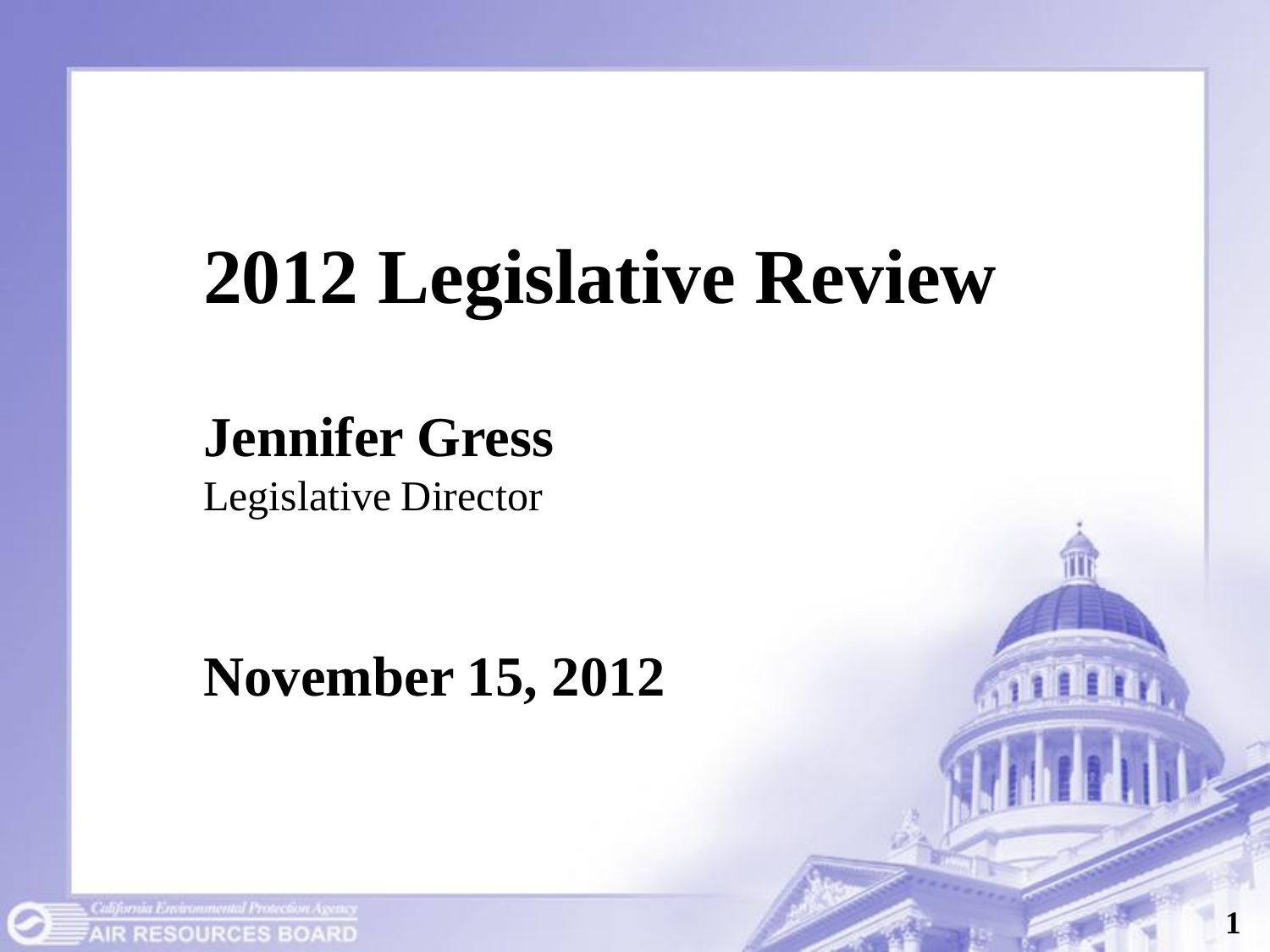## **Overview**

- 1,914 bills introduced
- 998 (52%) bills to Governor
- 876 signed (88%)
- 255 air quality and climate change bills tracked
- Themes: advanced technology, clean energy, and incentives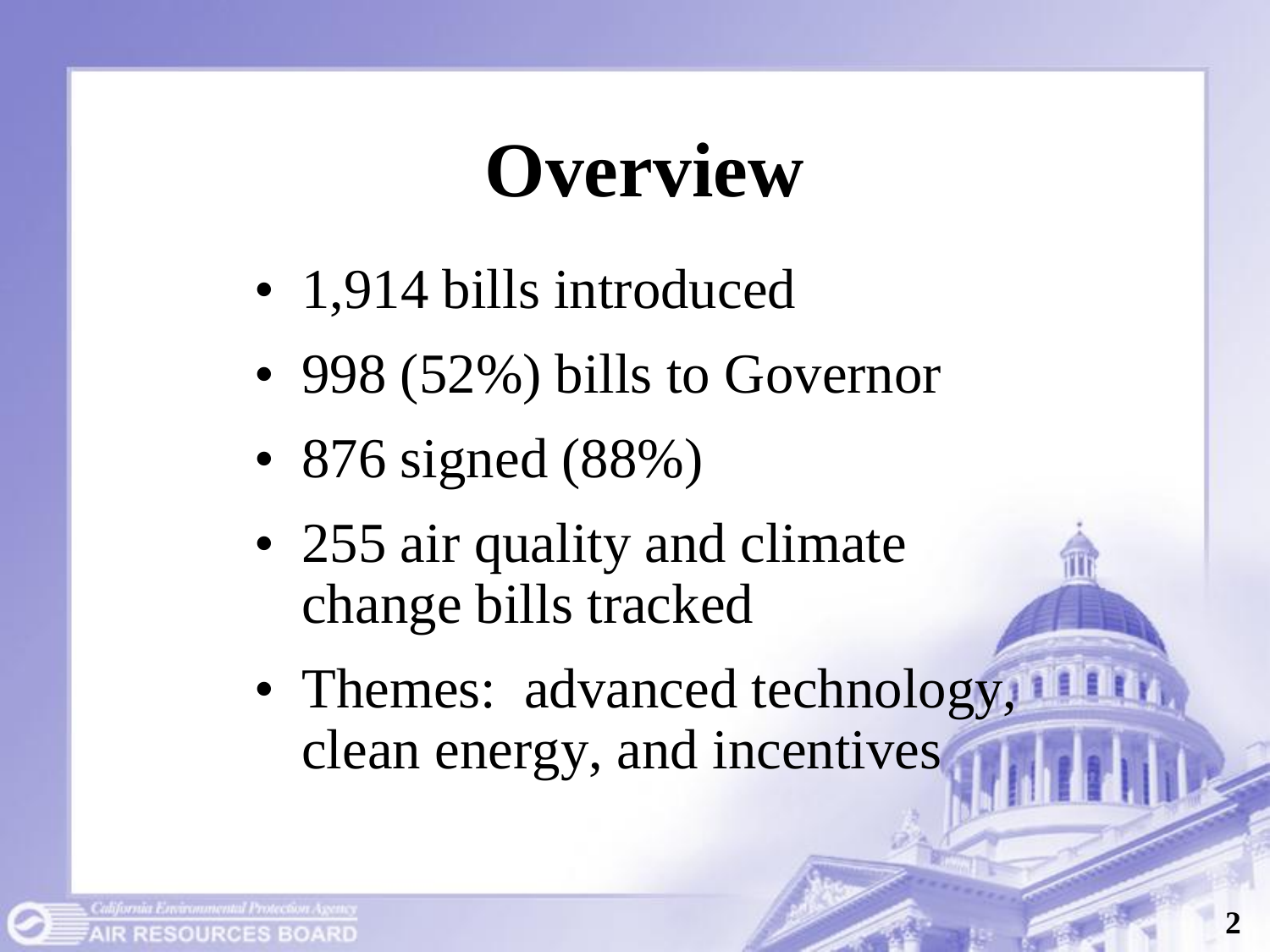

**AIR RESOURCES BOARD** 

O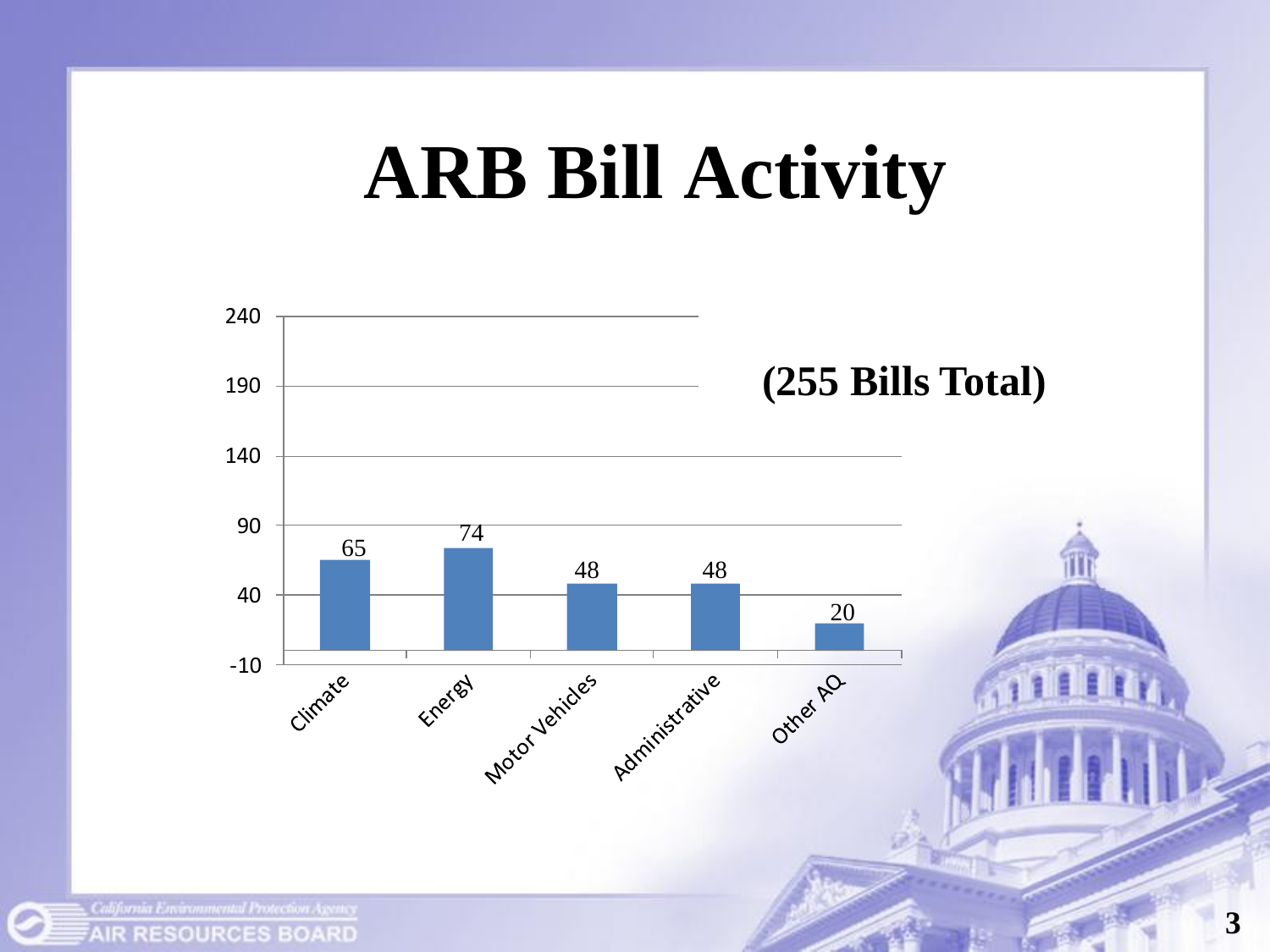## **Board Structure**

- **AB 146 (Dickinson) – Signed**
	- Adds a board member from the Sacramento ozone nonattainment area
- **AB 1095 (Berryhill) – Dead**
	- Hearing board
	- AB 32/Cap-and-Trade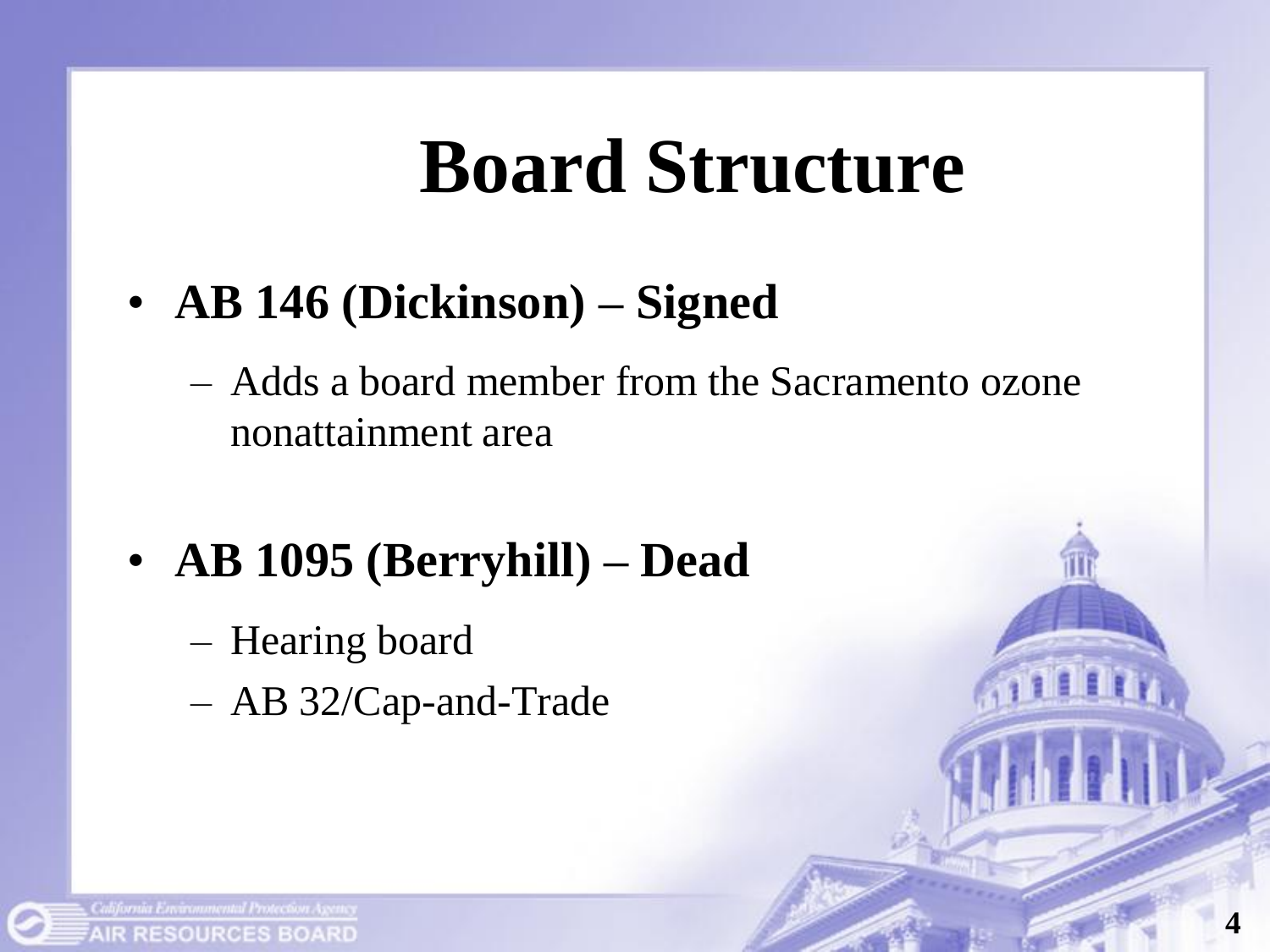# **Cap-and-Trade**

#### • **SB 1018 (Senate Budget) - Signed**

- Administrative requirements for Cap-and-Trade revenues
- Limits utility auction revenue to residential customers, small businesses, and emissions-intensive, trade-exposed entities
- Limits on pursuing "linkage" with other jurisdictions, adds two legislators to WCI, Inc. board

#### • **AB 1532 (Pérez, J.) - Signed**

- Cap-and-Trade revenue allocation framework
- DOF and ARB investment plans (every 3 years)

#### • **SB 535 (De Leόn) - Signed**

- 25 percent of monies to projects that benefit disadvantaged communities
- 10 percent to projects in such communities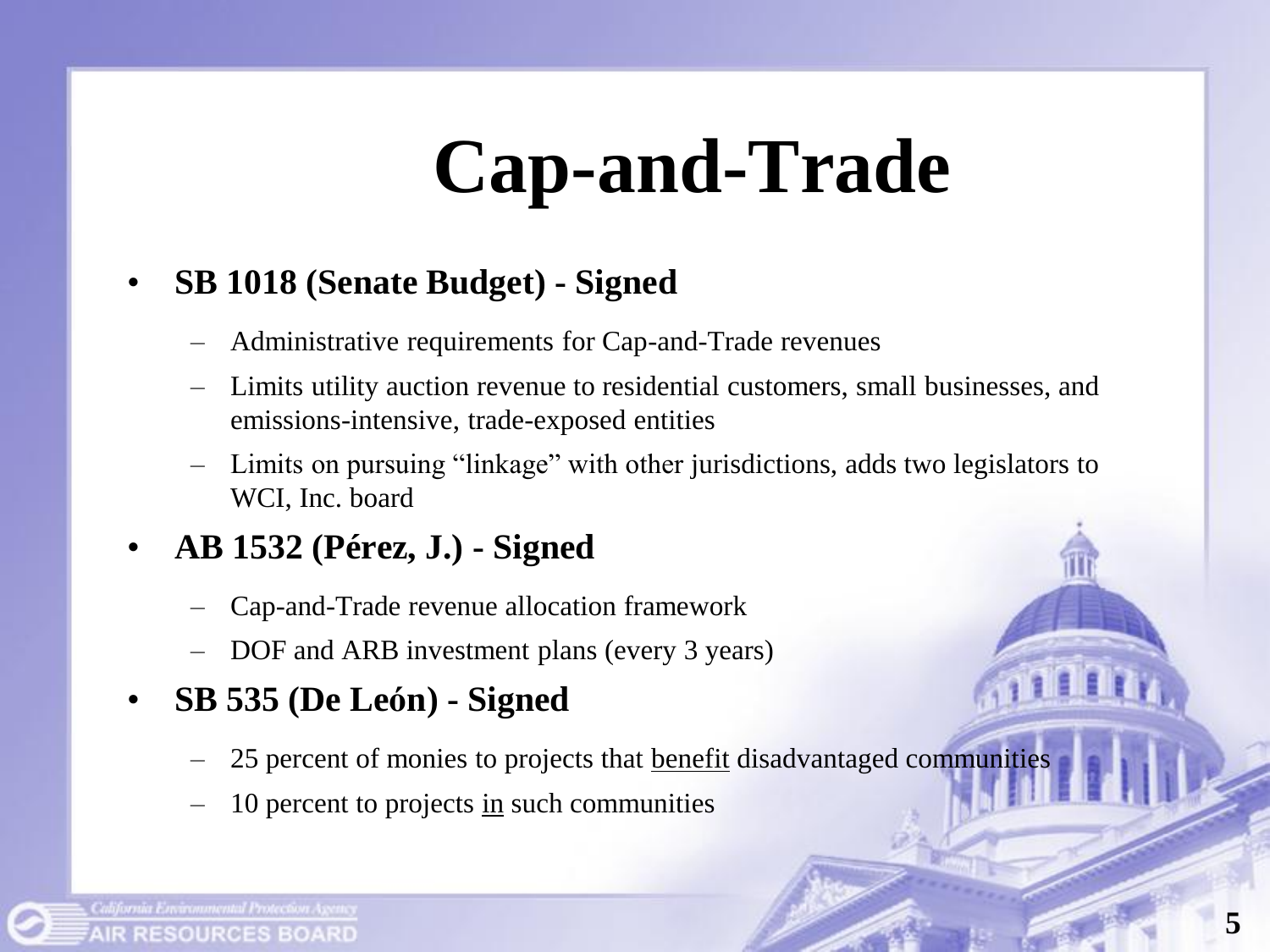# **Biomethane**

- **AB 1900 (Gatto) - Signed**
	- Provides pipeline access for California landfill gas
	- Creates a process to establish pipeline and safety standards for biomethane with ARB as part of a multi-agency effort
- **AB 2196 (Chesbro) - Signed**
	- Clarifies RPS eligibility for biomethane to be consistent with procurement categories established under the 33 percent RPS law
- **SB 1122 (Rubio) - Signed**
	- Provides a feed-in-tariff for 250 MW of biogas and biomass energy projects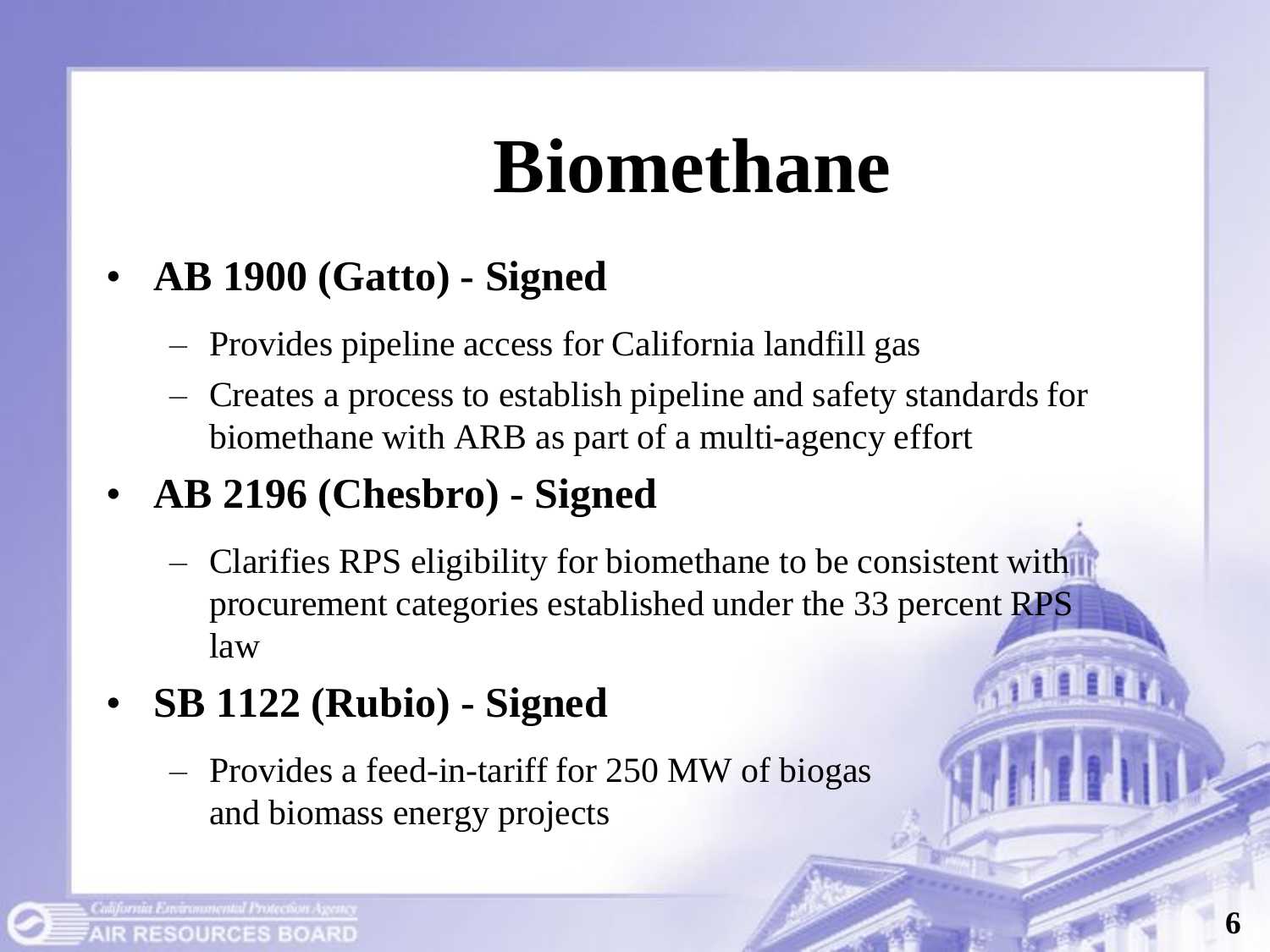### **Clean Vehicle Incentives**

#### • **AB 2405 (Blumenfield) - Signed**

– Allows vehicles that meet the Enhanced AT PZEV and ZEV standards to access high-occupancy toll lanes free of charge, regardless of occupancy

#### • **AB 2583 (Blumenfield) - Signed**

- Directs DGS to encourage the use of alternative fueled vehicles in State-owned fleets and by State employees
- Directs DGS and Caltrans to develop advanced technology vehicle parking incentive programs in public parking facilities and park-and-ride lots

#### • **SB 1128 (Padilla) - Signed**

- Extends eligibility for a sales tax exclusion to "advanced manufacturing" projects defined by regulation by CAEATFA
- Adds greenhouse gas emissions reductions as one of the qualifying characteristics for "advanced transportation technologies" seeking financial incentives
- Designates ARB to advise CAEATFA on whether potential projects being considered for financial assistance under CAEATFA programs are required by law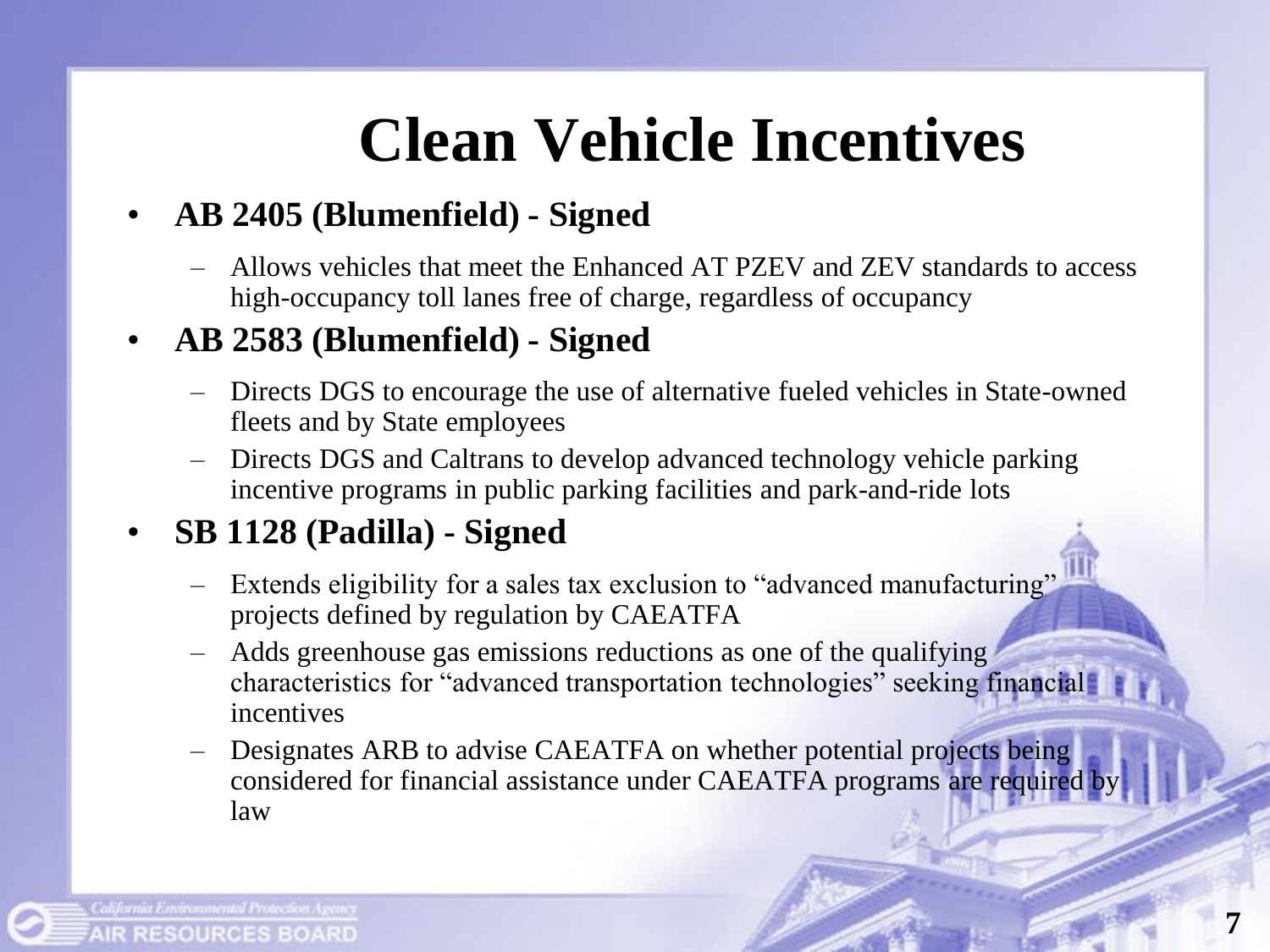### **Emission Reduction Incentives Reauthorization**

- **SB 1455 (Kehoe) – Failed Passage**
	- Reauthorizes incentive funding for air quality
		- Carl Moyer Program
		- AB 118 programs
		- AB 923 (air district air quality programs)
	- Clean Fuels Outlet
		- Dedicates funding for hydrogen fueling stations to achieve network of 100 stations
		- Prohibits ARB from requiring hydrogen fueling stations
	- Promotes Alternative Fuels Goals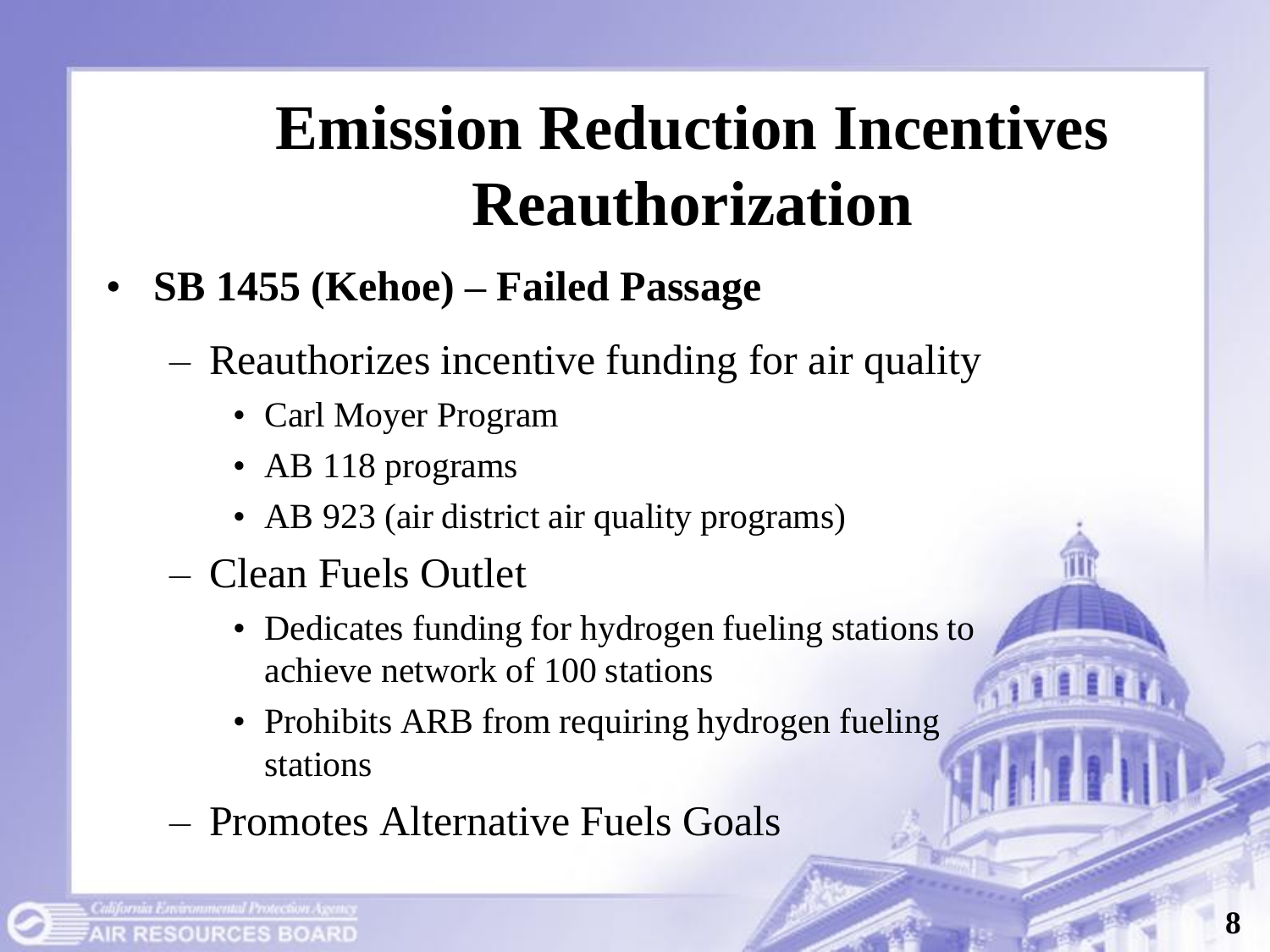## **Next Year**

- Reauthorization of Incentives
- Cap-and-Trade Revenue
	- Utility auction revenue
- Low Carbon Fuel Standard
- CEQA Reform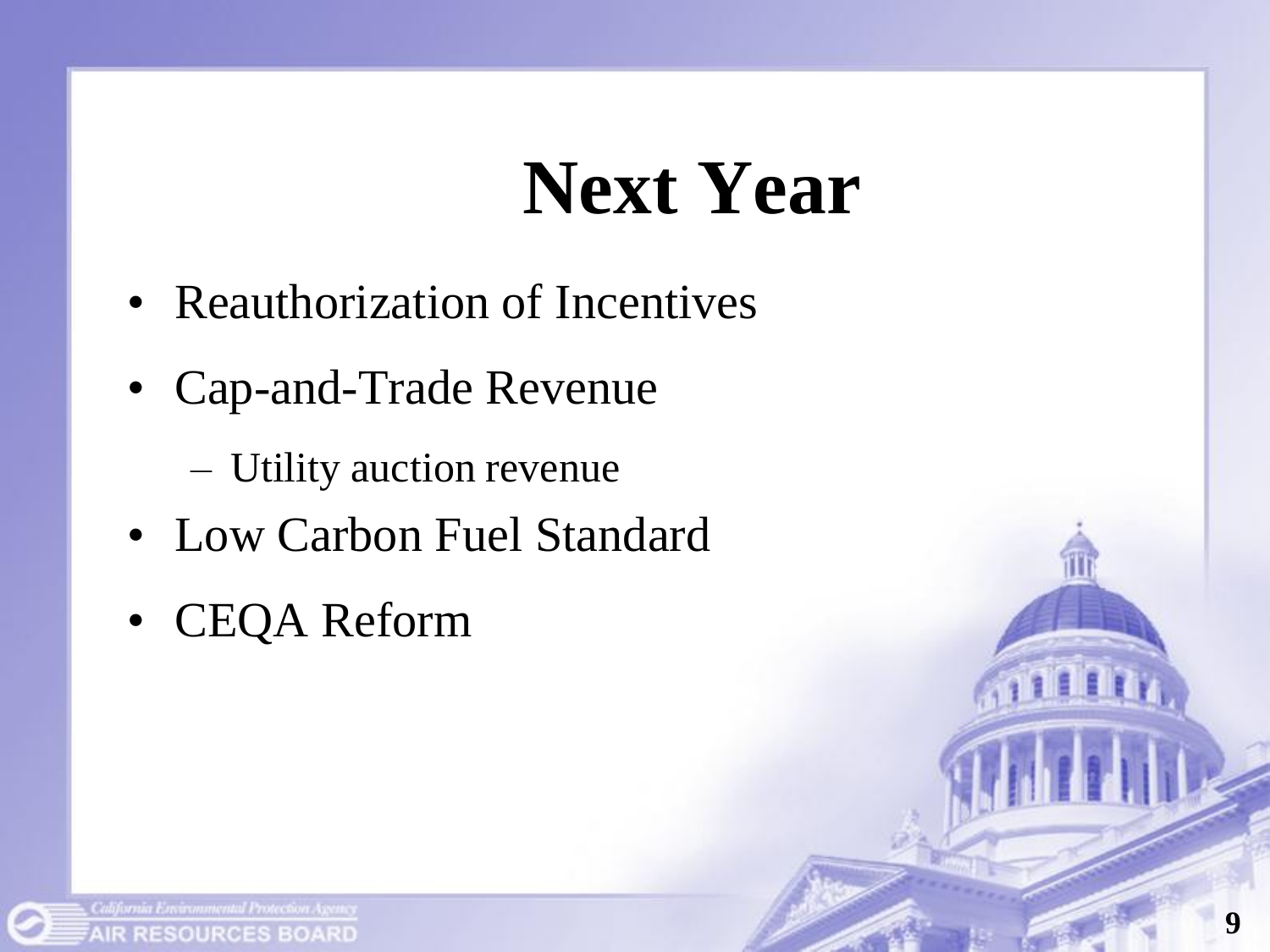# **Election Season Update**

### **Significant Turnover:**

- 6 Senators and 22 Assemblymembers termed out
- Up to 22 members of both houses leaving due to redistricting, retirement, or winning a race for higher office (State Senate or Congress)
- Special elections will be called to replace Congressional winners in the State Senate, which could lead to additional special elections if Assemblymembers decide to run and thus vacate their current seats

### **Members of New Legislature Present for AB 32 Vote:**

• 12 returning Senators and 1 returning Assemblymember were present for original AB 32 floor vote: 9 Democrats who voted "Aye" and 4 Republicans who voted "No"

### **Bottom Line:**

• **37 new members of the Assembly** and **9 new members of the Senate** (pending final results)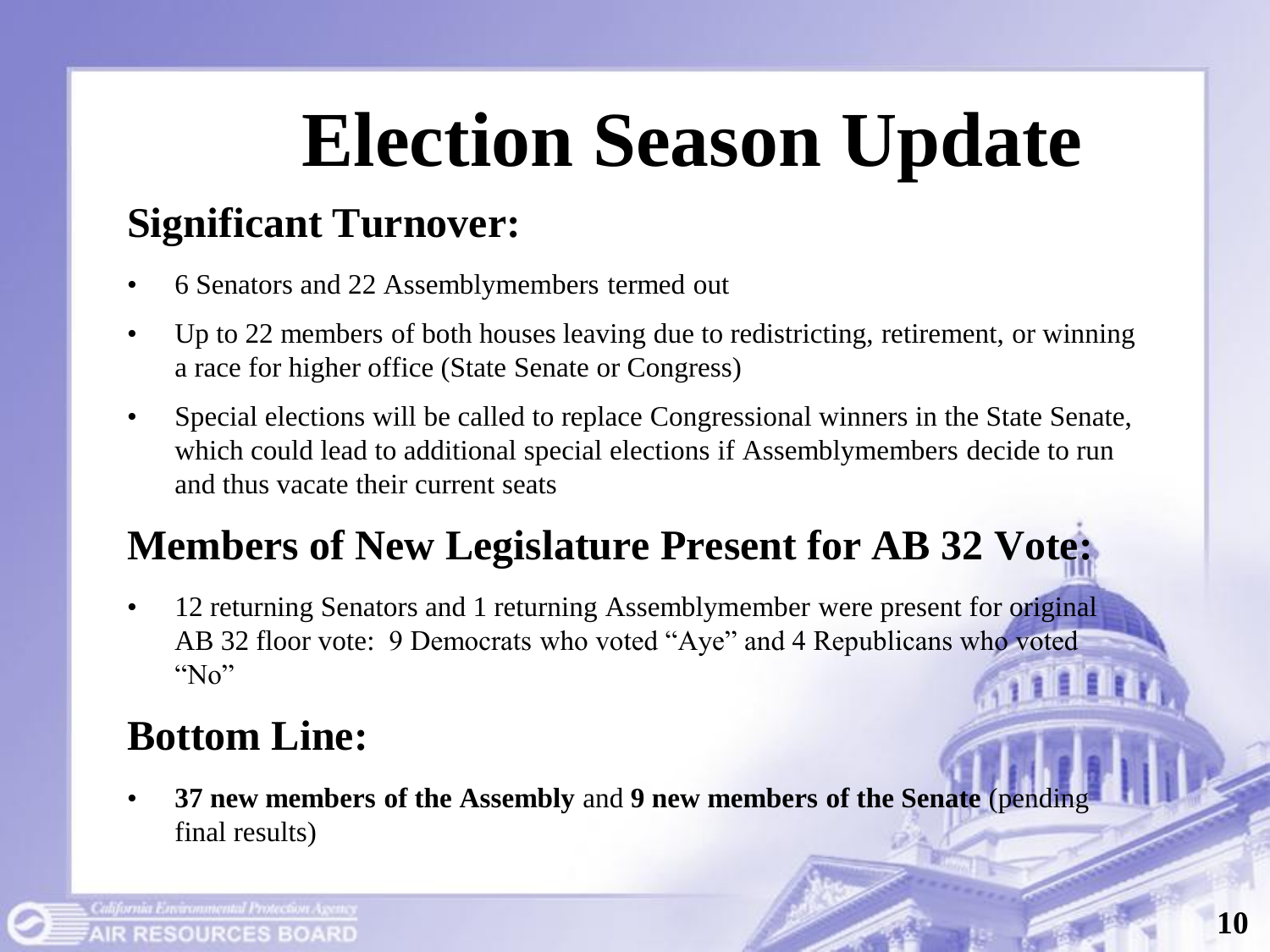## **Legislative Office**

Bruce Oulrey Nicole Sotak Robin Neese Steve Trumbly Ken Arnold Daniel Seeman Dominic Bulone Jake Henshaw

Andrew Breece

California Environmental Protection Agency **AIR RESOURCES BOARD**